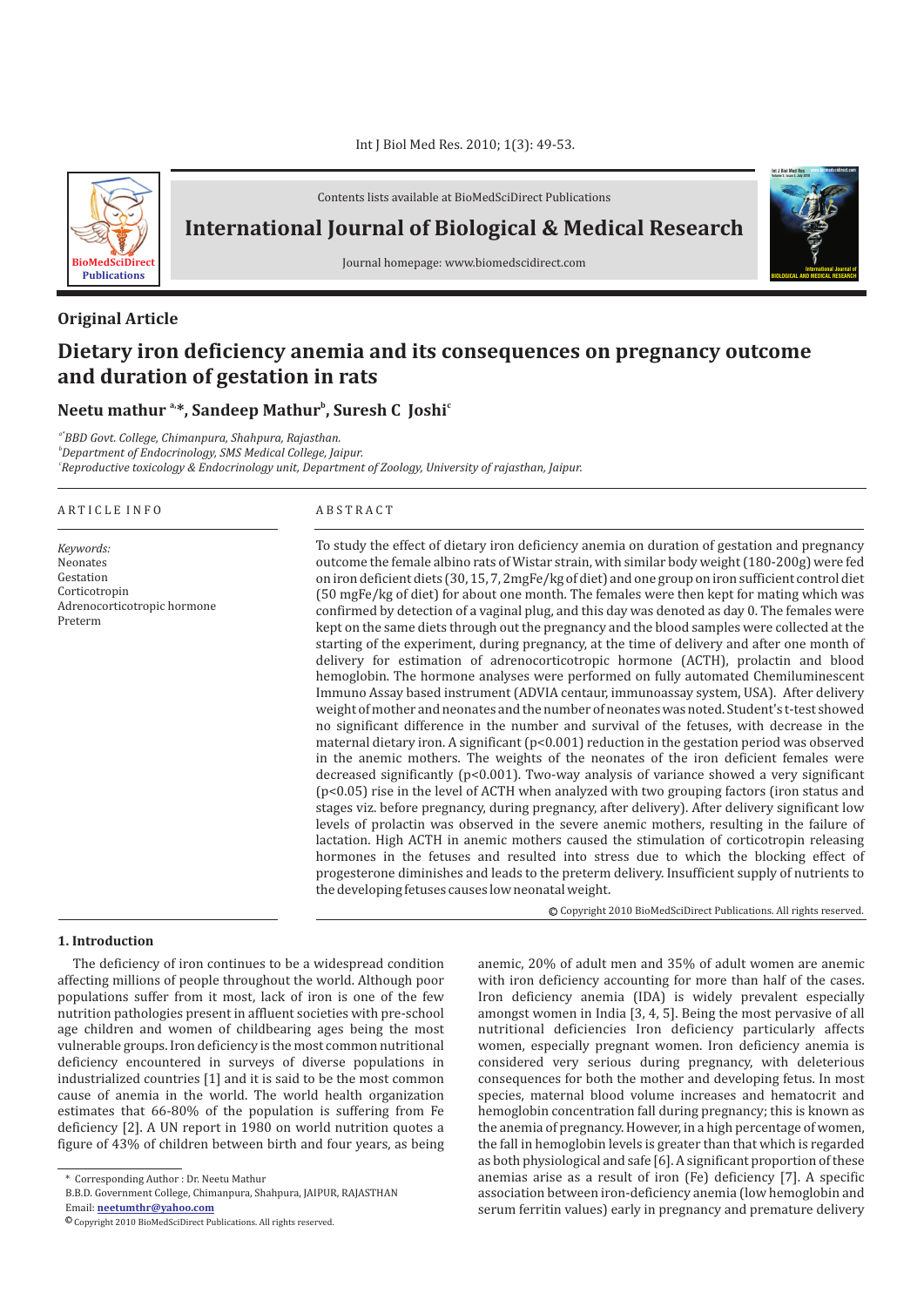has been found, in contrast to anemia from other causes, following the WHO [7] and CDC [8] anemia cut-off points. Perinatal fetal and maternal complications have been found to increase exponentially under extreme conditions once hemoglobin values decreases further below 90g/l. These values are observed almost exclusively in populations where chronic blood losses, malaria or other hemolytic conditions are common.

The maternal iron-deficiency anemia may result in the poor pregnancy outcomes with shorter gestation period. The purpose of the present study is to find out the association between irondeficiency anemia and pregnancy outcome and gestation period and also to explore the possible mechanism through which irondeficiency anemia might cause poor outcomes of pregnancy with reduced time of gestation.

### **2. Materials and Methods**

#### *2.1. Experimental animals*

Female rats of Wister strain were bred under laboratory conditions from the stock colonies for the constant availability throughout the period of study. The experimental animals were of similar body weight (170-200gms), size and age and were grouphoused in cages under constant temperature and humidity. Controlled illumination with a 12hrs light and 12hrs dark photoperiod was maintained to ensure regular estrous cycles. All animals were fed ad libitum and provided with distill water. Thirty female rats were fed control diet for two weeks to adapt to the new conditions, before being randomized into five groups. The first group of rats (n=6) remained on the control diet (50mg/kg), whereas the remaining four groups (n=6each) were placed on experimental diets of reduced Fe content (30, 15, 7, 2mg/kg). All diets were freely available, and body weights were recorded three times per week throughout the experiment. All groups were fed these diets for four weeks before mating. To prepare the rats and reduce the stress response at the time of blood collection, all were picked up and handled daily.

The tail blood from the rats (in proesterus) of each group was collected into heparinized collection tubes to determine baseline hemoglobin values. Serum was collected for the estimations of adrenocorticotropic hormone and Prolactin hormones. The rats were then mated and the mating was confirmed by detection of a vaginal plug, and this day was denoted as day 0. The female rats were maintained on the same experimental diet throughout the pregnancy and one week after that. The day of delivery was noted down to find out the duration of gestation. Maternal blood was collected at the starting of the experiment, during pregnancy, at the time of delivery and after one month for the measurement of Hemoglobin and estimation of ACTH and Prolactin hormones. After delivery the mother and the neonate were weighed the number of the neonates was noted.

#### *2.2. Diet*

The experimental diets used were based on casein (as a source of protein 20%), starch (as a source of carbohydrate 70%) and vegetable oil (as a source of fat 5%). Vitamins mixture (1%) and chemically pure inorganic salt mixture (4%) (Except iron) were added. Iron (crystalline ferrous sulfate, FeSO4·7H2O) was finely ground by mortar and pestle and then added to achieve dietary levels of added Fe of 50 (control diet), 30, 15, 7 and 2mg/kg. (National Institute of Nutrition, ICMR, Hyderabad). Non-nutritive cellulose was deleted from diets because of its variable iron content. Rats were given free access of food and water. (Dietary ingredients were purchased from scientific and general agency, jaipur

| Composition of mineral mixture (g/100g of salt mixture) |                    |  |  |  |
|---------------------------------------------------------|--------------------|--|--|--|
| Calcium carbonates                                      | 38.1400            |  |  |  |
| Cobalt chloride                                         | 0.0023             |  |  |  |
| Cupric sulfate                                          | 0.0477             |  |  |  |
| Magnesium sulfate                                       | 5.7300             |  |  |  |
| Potassium iodide                                        | 0.0790             |  |  |  |
| Potassium phosphate monobasic                           | 38.9000            |  |  |  |
| Sodium chloride                                         | 13.93              |  |  |  |
| Zinc sulfate                                            | 0.0548             |  |  |  |
| <b>Composition of vitamin mixture</b>                   |                    |  |  |  |
| Vitamin A+                                              | 2000 IU            |  |  |  |
| Vitamin D+                                              | 200 IU             |  |  |  |
| Vitamin E                                               | 10 IU              |  |  |  |
| Vitamin K (Menadione)                                   | 0.5mg              |  |  |  |
| Thiamine                                                | 0.5mg              |  |  |  |
| Rihoflavin                                              | 0.8 <sub>mg</sub>  |  |  |  |
| Pyridoxin                                               | 0.5mg              |  |  |  |
| Calcium pantothenate                                    | 4.0 <sub>mg</sub>  |  |  |  |
| <b>Niacin</b>                                           | 4.0 <sub>mg</sub>  |  |  |  |
| Inositol                                                | 10.0 <sub>mg</sub> |  |  |  |
| Para aminobenzoic acid                                  | 10.0 <sub>mg</sub> |  |  |  |
| <b>Biotin</b>                                           | $40.0 \mu g$       |  |  |  |
| Folic acid                                              | 0.2mg              |  |  |  |
| Vitamin B12                                             | $3.0\mug$          |  |  |  |
| Ccholin chloride                                        | 200.0mg            |  |  |  |

All the above ingredients were mixed and sufficient amount of starch was added to make up to one gram.

#### *2.3. Hematological measurements and hormone assay*

Maternal blood was collected at the starting of the experiment, during pregnancy, at the time of delivery and after one month. Hemoglobin was measured in hemoglobinometer. Estimation of ACTH and Prolactin hormones were done. The hormone analyses were performed on fully automated Chemiluminescent Immuno Assay based instrument (ADVIA centaur, immunoassay system, USA).

#### *2.4. Statistical analysis*

All the values are expressed as means ± SEM. To find out the significance of difference between maternal hemoglobin, number of neonates, neonatal body weight and duration of gestation, the mean values were calculated and compared with that of controls by the student's t-test with accepted level of significance of 0.001. The values of ACTH and Prolactin were analyzed by two-way ANOVA (by Analyse-it+general 1.73), with two grouping factors (iron status and stages viz. before pregnancy, during pregnancy and after delivery). If interactions were found between grouping factors, data were reanalyzed by one-way ANOVA with accepted level of significance of 0.05.

### **3. Result**

The present study revealed that maternal dietary iron deficiency (15, 7 and 2mgFe/kg of diet) reduces the maternal hemoglobin, neonatal weights and duration of gestation significantly (P<0.05) (Table.1). Significant (P<0.05) hormonal changes, with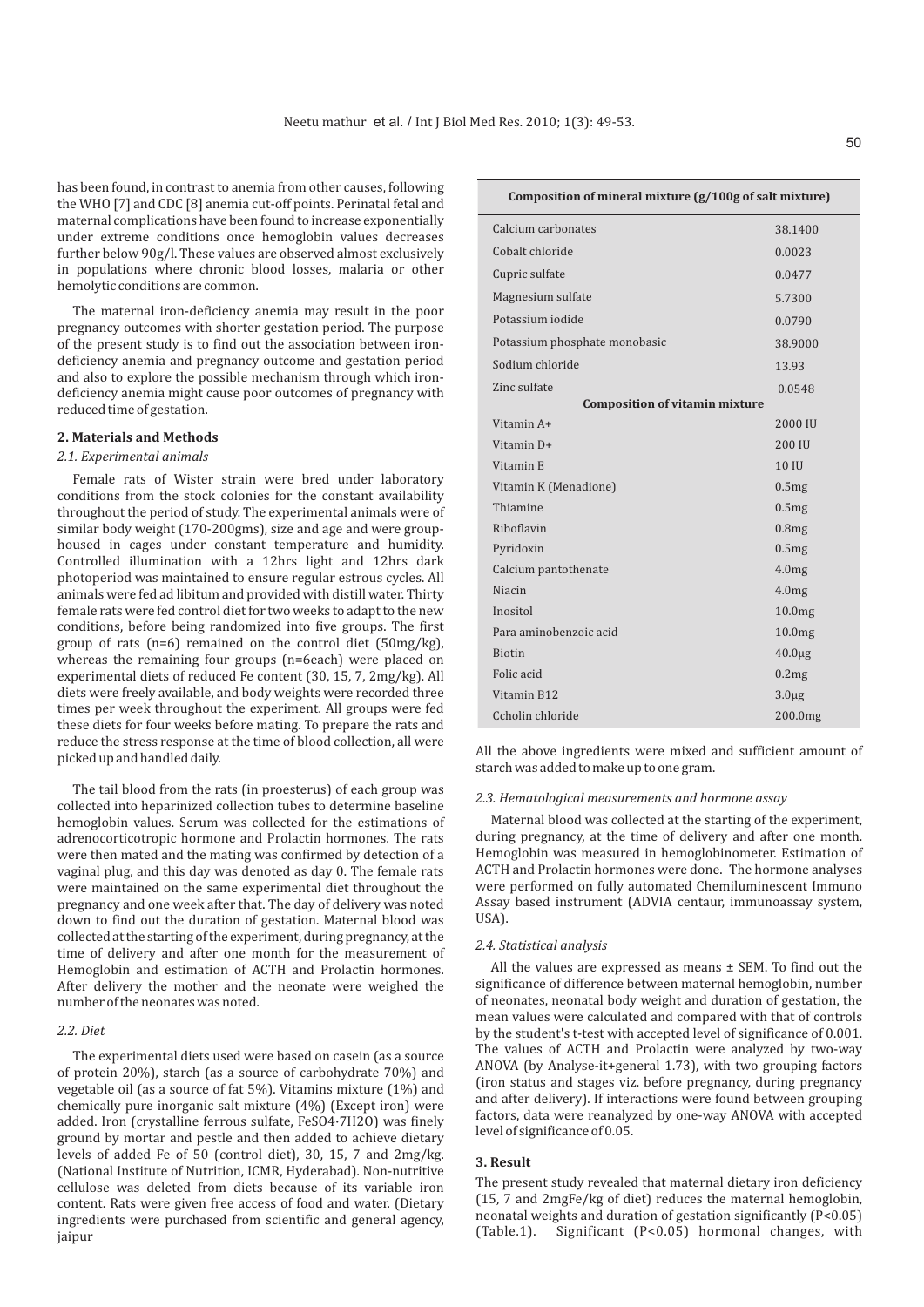| Groups                       | Maternal hemoglobin $(g\% )$<br>(During 18th-20th day of gestation) | Number of neonates | Neonatal body weight<br>(g) | <b>Duration of gestation</b><br>(days) |
|------------------------------|---------------------------------------------------------------------|--------------------|-----------------------------|----------------------------------------|
| 50 mgFe/kg of diet (control) | $12.26 \pm 0.025$                                                   | $12.00 \pm 0.333$  | $5.4 \pm 0.0527$            | $20.8 \pm 0.2805$                      |
| 30mgFe/kg of diet            | $12.25 \pm 0.031$                                                   | $11.83 \pm 0.435$  | $5.1 \pm 0.0333$            | $20.5 \pm 0.2041$                      |
| 15 mgFe/kg of diet           | $9.51 \pm 0.160^{\circ}$                                            | $12.16 \pm 0.280$  | $4.8 \pm 0.0111^{\circ}$    | $17.8 \pm 0.2805^{\circ}$              |
| 7mgFe/kg of diet             | $8.06 + 0.132$ <sup>a</sup>                                         | $12.33 \pm 0.304$  | $3.6\pm0.0410^4$            | $15.5 \pm 0.2041$ <sup>a</sup>         |
| 2mgFe/kg of diet             | $6.51 + 0.064$ <sup>a</sup>                                         | $12.66 \pm 0.390$  | $3.3 \pm 0.0666^{\circ}$    | $14.8 \pm 0.2805^{\circ}$              |

Table 1. showing the effect of different levels of dietary iron on hemoglobin, number of neonates, neonatal body weight and duration of gestation.

Data are presented as mean ± SEM (n=6). Statistical analysis was carried out by student's t-test. Here 'a' represents significance p<0.001.

Table 2. Effect of different levels of dietary iron contents, on the levels of ACTH, before pregnancy, during pregnancy and after delivery.

|                                      | $ACTH$ (m $\mu$ /ml)            |                                                              |                                                        |
|--------------------------------------|---------------------------------|--------------------------------------------------------------|--------------------------------------------------------|
| Groups                               | <b>Before Pregnancy (bp)</b>    | <b>During Pregnancy (dp)</b><br>(18th-20th day of gestation) | <b>After Delivery (Ad)</b><br>(Eight weeks Postpartum) |
| GROUP-A 50mg Fe/kg of diet (Control) | $0.3752 \pm 0.050$              | $0.706 \pm 0.0127$ <sup>†</sup>                              | $1.017 \pm 0.0527*$                                    |
| GROUP-B 30 mg Fe/kg of diet          | $0.774 + 0.0456$ <sup>a</sup>   | $0.9558 \pm 0.0347$ <sup>at</sup>                            | $1.100 \pm 0.05247*$                                   |
| GROUP- C 15mg Fe/kg of diet          | $0.638 \pm 0.0227$ <sup>a</sup> | $1.452a{\dagger}$ ±0.0213 <sup>a†</sup>                      | $1.278 \pm 0.02701$ <sup>a*</sup>                      |
| GROUP-D 7mgFe/kg of diet             | $0.908 + 0.0195^{ab}$           | $1.853 \pm 0.0512^{ab\dagger}$                               | $0.560 \pm 0.0225$ <sup>ab*</sup>                      |
| GROUP- E 2 mg Fe/kg of diet          | $1.077 \pm 0.0410^{ab}$         | $1.988 \pm 0.0383^{\text{ab}+}$                              | $0.520 \pm 0.0186^{\text{ab}}$ *                       |

Values Mean ± S.E.M. (n=6)

a P<0.05 groups B, C, D and E compared with group A

b P<0.05 groups D and E compared with group C

\* P<0.05 stage after delivery compared with before pregnancy (bp),

† P<0.05 stage during pregnancy compared with before pregnancy (bp)

decreasing dietary iron, in all the three stages (before pregnancy, during pregnancy and after delivery) were observed. Significant (p<0.05) changes in the hormone were observed in all the stages (before pregnancy, during pregnancy and after delivery) of iron deficient groups. The increase in ACTH before pregnancy and during pregnancy in the iron deficient groups (B, C, D and E) was found Significant (p<0.05) on comparing them with the group A. Further the rise in groups D and E was compared with the group C before pregnancy and during pregnancy and found Significant (p<0.05), whereas after delivery the hormone declines in the iron deficient groups D and E as compared to groups A and C. The hormone rises significantly (p<0.05) during pregnancy as compared to before pregnancy stage and significantly (p<0.05) declines after delivery in the severe iron deficient groups D and E (Table 2). Significant ( $p<0.05$ ) changes in PRL, in all the stages and iron deficient groups were observed. Significant (p<0.05) decrease in the Prolactin levels in the groups D and E as compared to control group A and iron deficient group C was observed in all the three stages. The hormone rises in all the groups during pregnancy and then declines significantly (p<0.05) after delivery (Table 3). Further the severe anemic mothers failed to lactate and showed no conception even after two months of deliveries.

#### **4. Discussion**

Our findings suggest that the maternal hemoglobin contents lowers down with the decreasing levels of iron in the diet. The neonates born to iron deficient mothers were low in weight. Like Lewis et al. [9] we observed fetal growth retardation in litters of iron deficient mothers. The results of the present study confirm the previous findings [10] that neonatal body weight decreases with the severity of maternal iron deficiency. Maternal iron deficiency anemia diagnosed by Scholl and Hediger [11] at entry to prenatal care, was associated with low dietary energy and iron, inadequate gestational sgain and two fold or greater increase in the risk of preterm delivery and low birth weight. During pregnancy, the fetal demand for iron increases maternal daily iron requirements from 1 to 25 mg/d in early pregnacy and 6.5 mg/d in the third trimester. The average daily diet in the developed world contains 10-14 mg nonheme iron but not all of this can be absorbed. Percentage of nonheme iron absorbed from food during normal pregnancy increases from 7% at 12 wk of gestation to 36% at 24 wk and 66% at 36 wk. These dramatic changes enable the healthy pregnant woman to cope with the extra demands of pregnancy without becoming anemic, but only if there is adequate iron in her diet. If the woman's diet is deficient in iron, as is the case in many developing countries, fetal requirements can be met only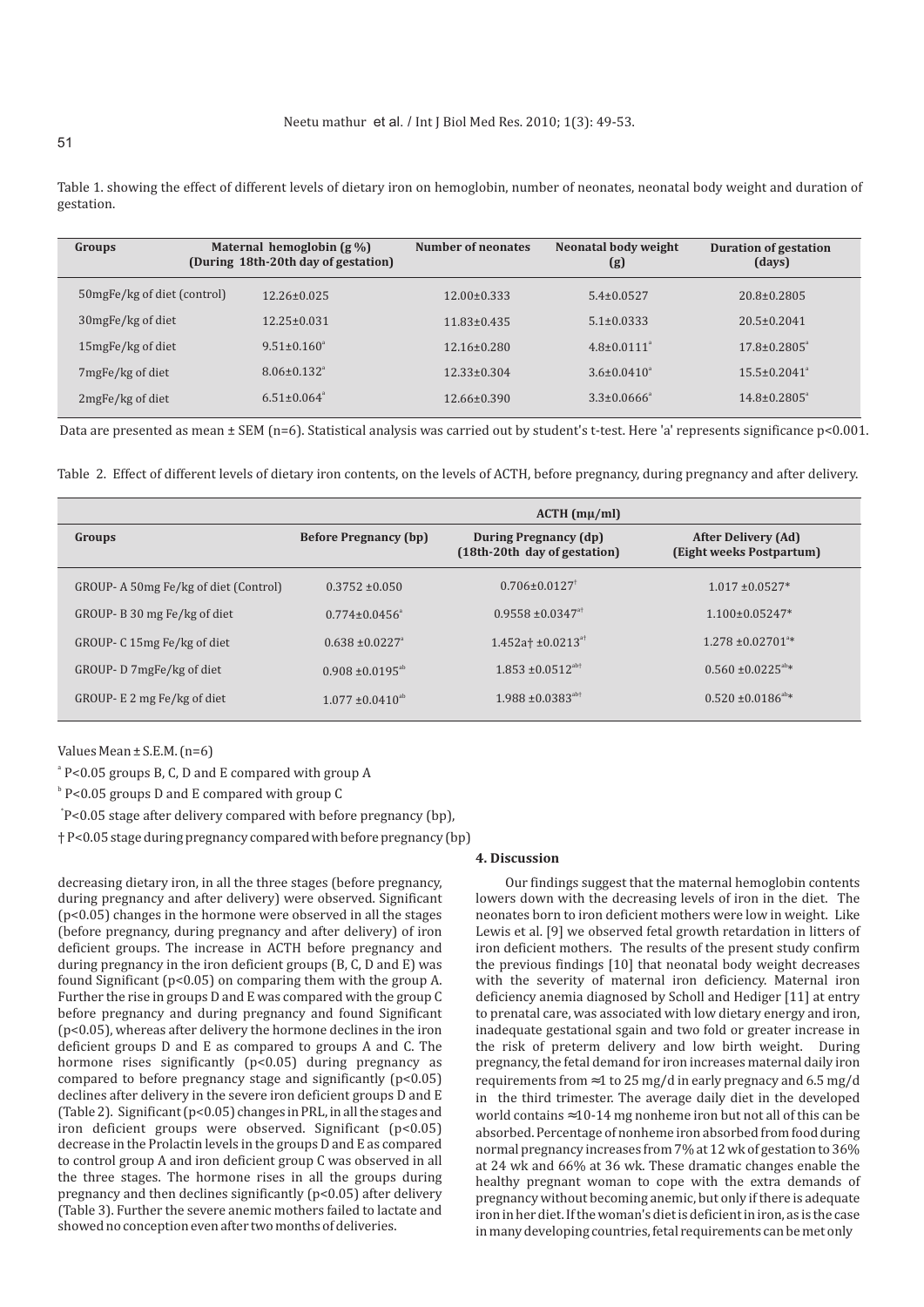**Groups Before Pregnancy (bp) During Pregnancy (dp) During Pregnancy (dp) (18th-20th day of gestation) After Delivery (Ad) (Eight weeks Postpartum) PRL (ng/ml)** GROUP- A 50mg Fe/kg of diet (Control) GROUP- B 30 mg Fe/kg of diet GROUP- C 15mg Fe/kg of diet GROUP- D 7mgFe/kg of diet GROUP- E 2 mg Fe/kg of diet 34.145±0.100 38.015±0.054† 33.948 ±0.084\* 34.442 ±0.156 37.615±0.248† 33.008±0.112\*  $34.652 + 0.118$  1.452 + 0.0213<sup>a</sup> + † 21.371±0.285\*  $33.128\pm0.082^{ab}$   $1.853\pm0.0512^{ab}$   $10.101\pm0.139^{ab*}$  $28.123 \pm 0.105^{ab}$   $1.988 \pm 0.0383^{ab}$   $2.656 \pm 0.056^{ab}$   $2.656 \pm 0.056^{ab}$ 

Table 3. Effect of different levels of dietary iron contents on the levels of maternal Prolactin (Prl) before pregnancy, during pregnancy and after delivery

Values Mean ± S.E.M. (n=6)

a P<0.05 groups B, C, D and E compared with group A

 $^{\circ}$  P<0.05 groups D and E compared with group C

\* P<0.05 stage after delivery compared with before pregnancy (bp)

† P<0.05 stage during pregnancy compared with before pregnancy (bp)

by additional contributions of iron from maternal stores. This demand by the developing fetus may cause the mother to develop iron deficiency anemia, if she had inadequate iron stores at the beginning of pregnancy [12]. Changes in placental vascularization might contribute to the fetal growth retardation as also suggested by Lewis et al. [9] the body temperature rises by the heat produced by the fetoplacental unit. The heat loss is increased by peripheral vasodilation and the blood pressure drops down, aldosterone is released from the adrenal gland and this causes the retension of salts and water. The drop in osmolality reduces blood viscosity and enhances blood flow in the low-pressure system of the intervillous space [13]. This enhanced blood flow improves fetal growth. The hemoglobin concentrations changes due to the changes in plasma volume. The plasma volume fails to expand adequately and can lead to restricted fetal growth. Our findings assume that the iron deficient mothers fail to meet the increasing requirements of the fetus. Being a critical mineral when iron supply does not meet fetal demand, the non-haem containing tissue such as skeletal muscle, heart and brain becomes iron deficient [14]. Along with the risk of low birth weight the preterm delivery also exists with decreasing levels of dietary iron in the mothers. Severe anemia, particularly in the first trimester is significantly associated with adverse pregnancy outcome. Maternal anemia influences birth weight and preterm delivery, but in their population, is not associated with adverse perinatal outcome [9]. Similarly infants born to women with low hemoglobin level in Korea showed a lower birth weight and height [15]. Although we did not observe perinatal mortality as was observed by Geelhoed et al. [16] yet lowering in birth weight was increased with decreasing levels of iron in the diet. We disagree the findings of Golub et al. [3] which suggests that fetuses and new born of the iron deprived rhesus monkey were not growth retarded relative to the controls and the gestation length did not differ significantly by diet group. But we agree with their findings with the fact that the number of neonates did not differ significantly in the iron deficient groups from the controls. Our results showed no significant difference in the number of neonates with difference in iron status of mother as was observed by Gambling et al. [17] that maternal iron deficiency does not affect viability and the number of fetuses. Observations showed the preterm delivery in iron deficient mothers. The results agree

with Scanlon and colleagues who confirmed the relation between early anemia (based on hemoglobin alone), and preterm delivery. Zhou et al. [18] suggested an effect of maternal anemia on preterm delivery that was most detectable during the 1st trimester, before maternal plasma volume expanded. The relationship between anemia or iron deficiency anemia and increased risk of preterm delivery has been supported by several studies.

Oxidative stress may be the major cause but infection and hypoxia due to iron deficiency can also contribute in the process of preterm delivery. The oxygen demands are high during pregnancy because of the metabolism process taking place in the fetus also.

Oxygen transportation to the fetus is reduced in iron deficient mothers [19]. Iron deficiency increases norepinephrine concentrations [20], as does hypoxia [21]. Norepinephrine is a strong stimulus for the release of CRH [22] and cotrisol. In our studies the levels of adrenocorticotropic hormone was found high peripartum. There was a significant difference between the levels of ACTH in all the three stages i.e. before pregnancy, during pregnancy and after delivery. These increases in the level of

ACTH in iron deficient mothers may be the major cause of preterm delivery. The placenta also secretes CRH and is added into the fetal circulation in amounts high enough to stimulate the production of ACTH by the adenohypophysis of the fetus. The fetal cortisol level increases. The fetal adrenal produces dehydroepiendrosterone sulphate that is converted to estrogen by the placenta. This inhibits the blocking activity of progesterone and helps the uterus to contract synchronously. Estrogen along with the help of increasing oxytosin and prostaglandins onsets the process of delivery and the labor begins. Women in preterm labour were reported to have high plasma concentrations of CRH compared with control women at the same stage gestation [23]. Earlier it has being showed that women having abnormally high CRH concentration early in pregnancy had preterm delivery [24]. Higher concentration of CRH during labour also predicts shorter labour duration.

Low levels of prolactin in severe anemia are due to poor pituitary function. Lactotrophic secretion of prolactin increases during the first trimester, because of estrogen and progesterone stimulation of the lactotrophic cells. In the second and third